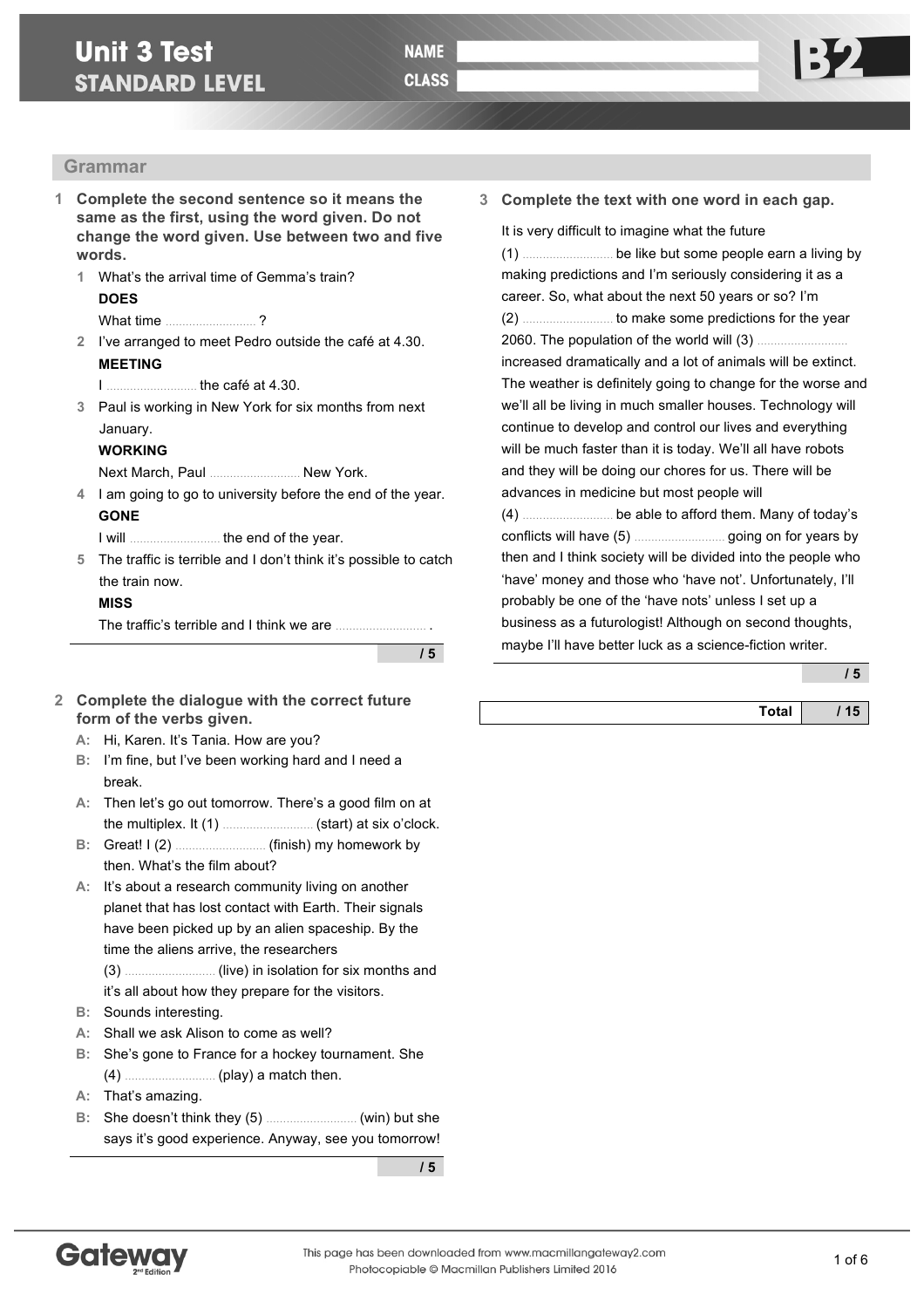# **Unit 3 Test STANDARD LEVEL**

### **Vocabulary**

**4 Complete the email with these words and phrases. There are two extra options.**

board • gate • journey • landing • take off traffic jam • travel

#### Hi Natalie,

How are you? I've just got back to London after a really terrible (1) ……………………… . I honestly thought I was going to miss my flight home. My host mother booked a car service to take me to the airport, but it was really late coming. Apparently, one of the bridges had been closed so there was a big (2) ……………………… . By the time I got to the airport, there were really long queues for my flight and when I got through security I had to run to the (3) ……………………… – which of course was right at the other end of the airport – because they were ready to (4) ……………………… . They were calling my name on the loudspeaker! And then, would you believe it, there was a delay before we were able to (5) ……………………… because of a storm. It was a very bumpy flight and I was so glad to get home! Anyway, apart from that I had a great time! Speak soon, Eleanor

**/ 5**

#### **5 Choose the best answer (A, B or C) to complete the text.**

Last year I spent three months studying in the south of France. I decided not to fly to Aix but to take the (1) …………… train because I wanted to spend a day in Paris on the way. I left London at eight o'clock in the morning and two hours later, I was in the centre of Paris. It was almost (2) …………… ! Then I took the Metro to my hotel and spent the rest of the day sightseeing. The next morning I was at the station very early, but an (3) …………… last-minute change of (4) …………… meant that I had to run with all my luggage and I only just got (5) …………… the train before the doors closed. When I arrived in Aix, I felt as if I was in another world.

|   | 1 A supersonic | <b>B</b> high-speed   | <b>C</b> rocket  |
|---|----------------|-----------------------|------------------|
|   | 2 A irregular  | <b>B</b> unbelievable | C unusual        |
| 3 | A unsuccessful | <b>B</b> impossible   | C unexpected     |
| 4 | A platform     | <b>B</b> launch       | <b>C</b> landing |
| 5 | A off          | <b>B</b> out          | $c_{0n}$         |

**/ 5**

#### **6 Complete the text with the correct form of the words given.**

When Harry opened his eyes, outside the landscape was (1) ……………………… (usual). His head was hurting badly. He had been unconscious for a long time. He remembered attempting to re-enter Golath's orbit but he had (2) ……………………… (calculate) his speed and the spacecraft had fallen uncontrollably through the atmosphere. Harry had tried to disable the automatic controls, but this had been (3) ……………………… (possible) and the spacecraft had hit the ground heavily. Harry knew it had been (4) ……………………… (responsible) of him to take the craft. At this very moment, there was probably an international search going on for him and he knew he shouldn't (5) ……………………… (estimate) the anger of the leader of Agron.

| <b>Total</b> | 15 |
|--------------|----|
|              |    |

**/ 5**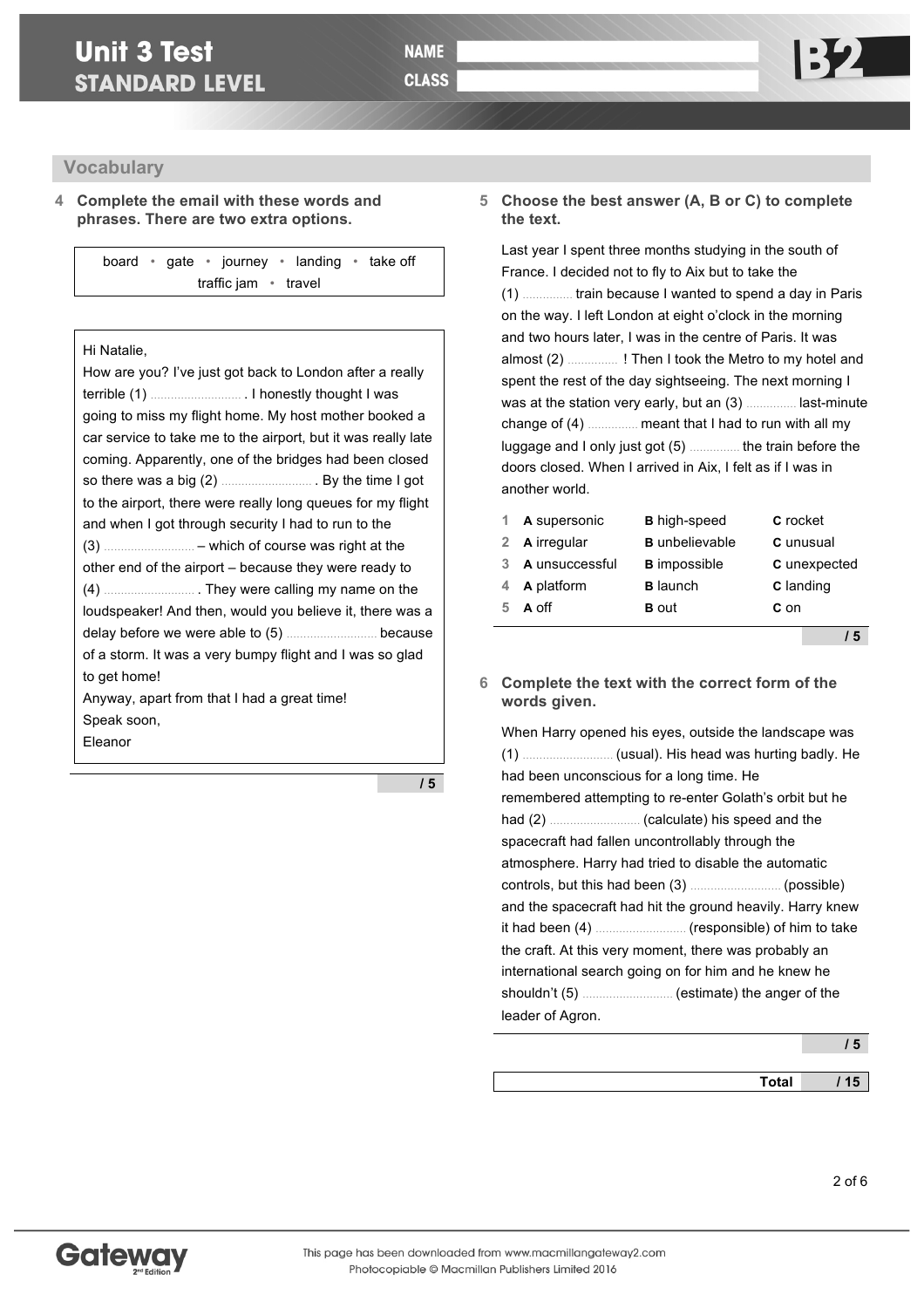## **Reading**

**7 Read the article about a TV series. Are these statements True (T), False (F) or is the information Not Mentioned (NM)?**

## **The time traveller who survived the test of time**

People have always been intrigued by the possibilities of time travel, so it is not surprising that one of the most popular science-fiction TV series in the world is about that very subject. *Doctor Who*, produced by the BBC in the UK, is also said to be the longest running sci-fi series ever, having started in November 1963 and, after a break of about 15 years from 1989 to 2005, still continues today. It is certainly a widely-loved and much respected series, which has won awards all over the world and is appreciated by people in over 50 countries.

So, why has *Doctor Who* survived the test of time? One answer is because of the very clever writing involved in creating and continuing the series. *Doctor Who* is unique in that the central character, 'the Doctor', a Time Lord who travels backwards and forwards through time helping people and challenging evil, has had 11 reincarnations. This ability of the Doctor to regenerate himself in another body has been built into the plot to enable different actors to take over the part and allow the character of the Doctor to survive as long as we wish him to. So far, there have been 12 Doctors, the most recent being Peter Capaldi, who took over from the talented Matt Smith in 2014, after first appearing in a cameo in the programme's 50<sup>th</sup> anniversary special in 2013.

*Doctor* Who was originally created for family viewing and has nearly always been shown at prime time on television, usually on Saturday evenings. However, it quickly earned the reputation for being very frightening and in the early days there were complaints that *Doctor Who* was too scary for children. This side of *Doctor Who* has also been one of its attractions. As well as the most outrageously monstrous monsters from other planets, with numerous eyes, legs, teeth, etc. the writers also managed to create terrifying villains from the most ordinary sources, such as policemen with blank faces, stone statues in a churchyard and models in a shop window. These stories captured the horror of the familiar becoming sinister. And, of course, no one could ever forget the Doctor's personal enemies: the Daleks, machine-like robots with scary mechanical voices, threatening to 'exterminate' everyone they meet. The series has terrified generation after generation of British children, who traditionally watched the Doctor from 'behind the sofa'.

Surprisingly, Doctor Who was initially intended to be an educational programme as well as entertainment. The Doctor travels back and forward in time, on our planet Earth as well as in outer space. This gave the series scope to set adventures in different time periods and different areas, informing children about history, geography and science. In the early days, a historical adventure alternated every second week with a future-based one. The Doctor has been seen in the Jurassic period and with great figures from history. In recent times he has returned to the Elizabethan era and also had adventures with Charles Dickens, Agatha Christie and Vincent Van Gogh.

*Doctor* Who is so much a part of British culture that nearly everyone you ask will be able to hum the theme tune (the first purely electronic theme music to be made), name the time machine (the Tardis), describe and imitate a Dalek and say which actor played the Doctor when he or she was a child. Although absent for a few years, the Doctor now has a whole new following. The creativity of the programme's writers and the status of the Doctor as a national hero will ensure that he remains on our screens and in our hearts for a long time to come.

| increased over the years.                    | T/F/NM |    | who will play the next Doctor.                | T/F/NM |
|----------------------------------------------|--------|----|-----------------------------------------------|--------|
| 3 The element of fear in Doctor Who has      |        | 6  | Most British people can name the actor        |        |
| played the title role.                       | T/F/NM |    | to the future.                                | T/F/NM |
| the availability of the actor who has always |        | 5. | The Doctor travels to the past as well as     |        |
| 2 Doctor Who has kept its popularity due to  |        |    | know well.                                    | T/F/NM |
| continuously since 1963.                     | T/F/NM |    | that characters cannot trust things that they |        |
| Doctor Who has been on television            |        | 4  | One frightening aspect of the series is       |        |
|                                              |        |    |                                               |        |

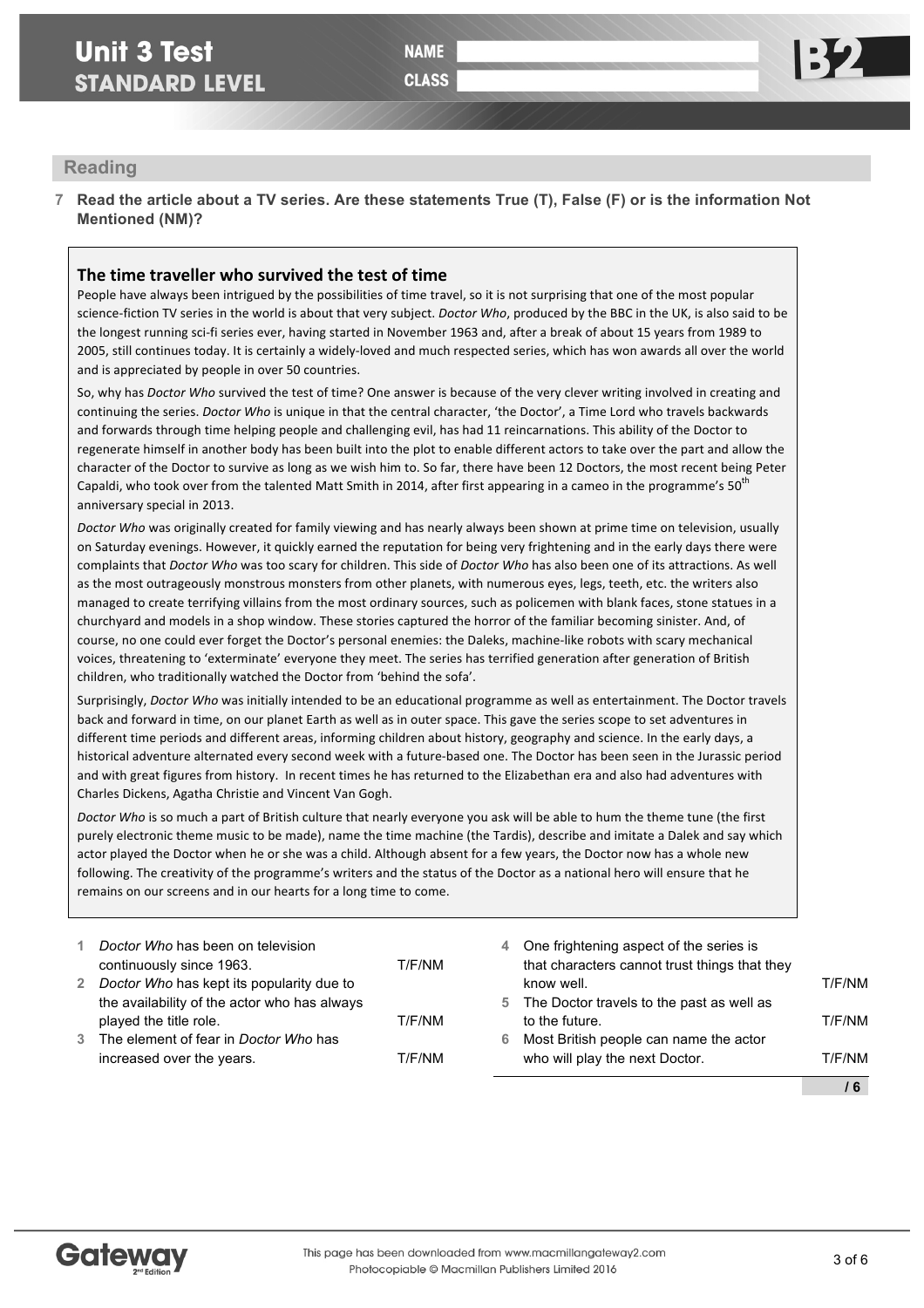**CLASS** 



# **8 Read the article again. Complete the summary with one word in each gap.**

*Doctor Who* is a successful long-running science-fiction TV series concerned with travel through (1) ……………………… . The programme started in November 1963 and, after a break from 1989 to 2005, is still going today. Its longevity can, in part, be attributed to the central character's capacity to (2) ……………………… himself, which allows new actors to play the role. The latest is Peter Capaldi, who was first introduced during a  $50^{th}$  (3) ……………………… episode. Although known for being frightening, *Doctor Who* is intended for a (4) ……………………… audience. The Doctor's best-known enemies are the Daleks who have terrified many generations of children. The Doctor travels back and forward in time, visits other planets and fights evil. The programme's role in national (5) ……………………… is demonstrated by the fact that most British people are able to name the Doctor's time machine (the Tardis), describe and imitate a Dalek, say which actor played the Doctor during their childhood and reproduce the show's (6) ……………………… music. Although absent for a few years, the Doctor now has a whole new following and looks set to continue for years to come.

|              | $^{\prime}$ 6 |
|--------------|---------------|
| <b>Total</b> | 112           |

### **Use of English**

**9 Complete the text with the correct form of the words given.** Next weekend we are going to the Dark Skies Park in Scotland. My brother is really interested in astronomy. but living in London means that it's almost (1). (possible) for him to see the stars because of all the pollution. It's his  $18<sup>th</sup>$  birthday so my parents want to give him a special present but one (2) ……………………… (advantage) is that it's a long way to go. We're flying to Glasgow and then driving to the park. By the time we get back we will have (3) ……………………… (fly) nearly 700 miles, which is not good for the planet, but I'm (4) ……………………… (look) forward to going. I really care about (5) …………………… (environment) issues so it will be a good opportunity for me to see all the wildlife there. I'm taking my camera because my mum has booked me a place on a photography workshop. She says she just wants to relax but she likes cycling and I think she and my dad will go mountain biking. We are (6) ……………………… (stay) in a nice hotel just outside the park which has great views and is close to the bike trails. My dad says he's going to play golf but I don't think my mum will let him. Of course the main thing will be the star gazing. Apparently, we (7) ……………………… (will) need a telescope because you can see thousands of stars with the naked eye, but we will also be visiting the observatory while we are there. My brother says it's one of the best places in

the world to see the night skies and he hopes to see the Milky Way and the aurora borealis. It will probably be freezing cold at night with (8) ……………………… (zero) temperatures but we will take lots of warm clothes. I think it will be a birthday to remember!

**/ 8**

## **Listening**

- **10 Listen to five short extracts. Choose the best answers, A, B or C.**
	- **1** You hear two people talking about a weekend activity. What did the boy do on Saturday?
		- **A** He went to an exhibition.
		- **B** He went for a walk by the river.
		- **C** He played tennis at the club.
	- **2** You hear two people talking about a film review. What sort of film is the review about?
		- **A** a horror film
		- **B** a comedy
		- **C** a sci-fi film
	- **3** You hear an announcement at an airport. Why are some passengers being offered a free meal?
		- **A** Because they won't get a meal on their flight.
		- **B** Because they've been waiting a long time.
		- **C** Because they've paid for it as part of their ticket.
	- **4** You hear two women talking about a student. What is Jenny studying at university?
		- **A** music
		- **B** chemistry
		- **C** biology
	- **5** You hear part of a news broadcast. What happened in Grantford last night?
		- **A** There was a bomb explosion.
		- **B** There was a traffic accident.
		- **C** Things fell from space.

**/ 5**

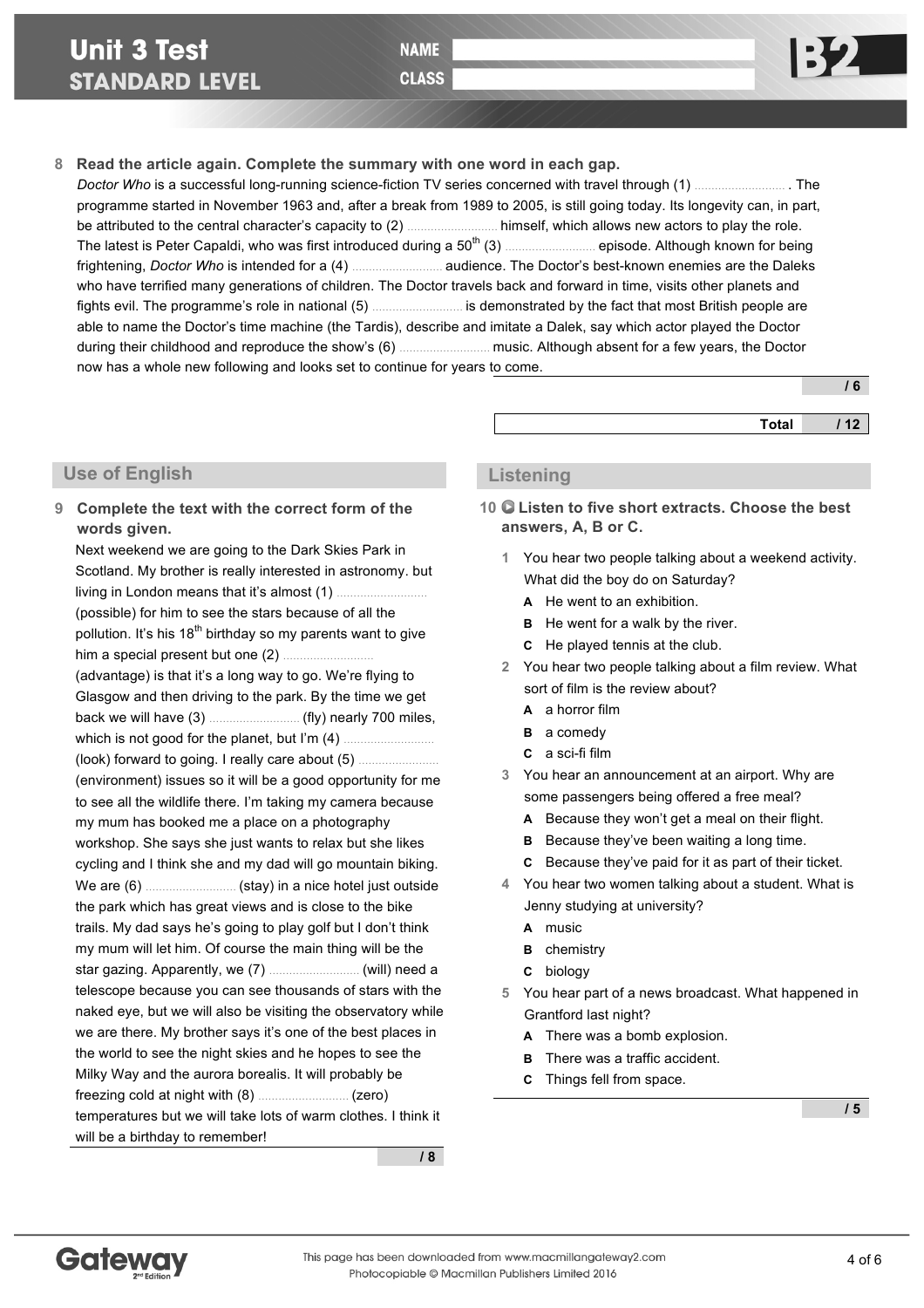**11 Listen again and complete the sentences with one word in each gap.**

- **1** The first speaker is planning a visit to the museum on ……………………… afternoon.
- **2** The star of *Journey to Jupiter* is expected to win best ……………………… at the awards.
- **3** Passengers who are entitled to a free meal have to claim their ……………………… from the information desk.
- **4** Jenny keeps up her music by playing in the university
- **5** The objects that fell on the houses probably came from a small ……………………… .

 **/ 5 Total / 10**

## **Writing**

#### **12 Read the notice from a student magazine and write your story.**

| We want stories for our magazine.     |  | In your story you should:        | Use a variety of past tenses, participle |
|---------------------------------------|--|----------------------------------|------------------------------------------|
| Your story must begin with this       |  | give background information.     | clauses, adjectives and adverbs, as      |
| sentence:                             |  | describe the main events.        | well as some of these phrases:           |
| When Miles looked out of the window,  |  | make sure you have a clear       | Last weekend  / Two years ago            |
| he could see a light in the distance. |  | beginning, middle and end.       | / On Saturday night                      |
| Your story must include:              |  | say how the story ended and what | At first  / Then  / Next  /              |
| a journey.                            |  | the consequences were.           | After that                               |
| a difficult or scary situation.       |  |                                  | Finally, $\dots$ / In the end $\dots$    |

### **Write 190–220 words.**

| 10 |
|----|